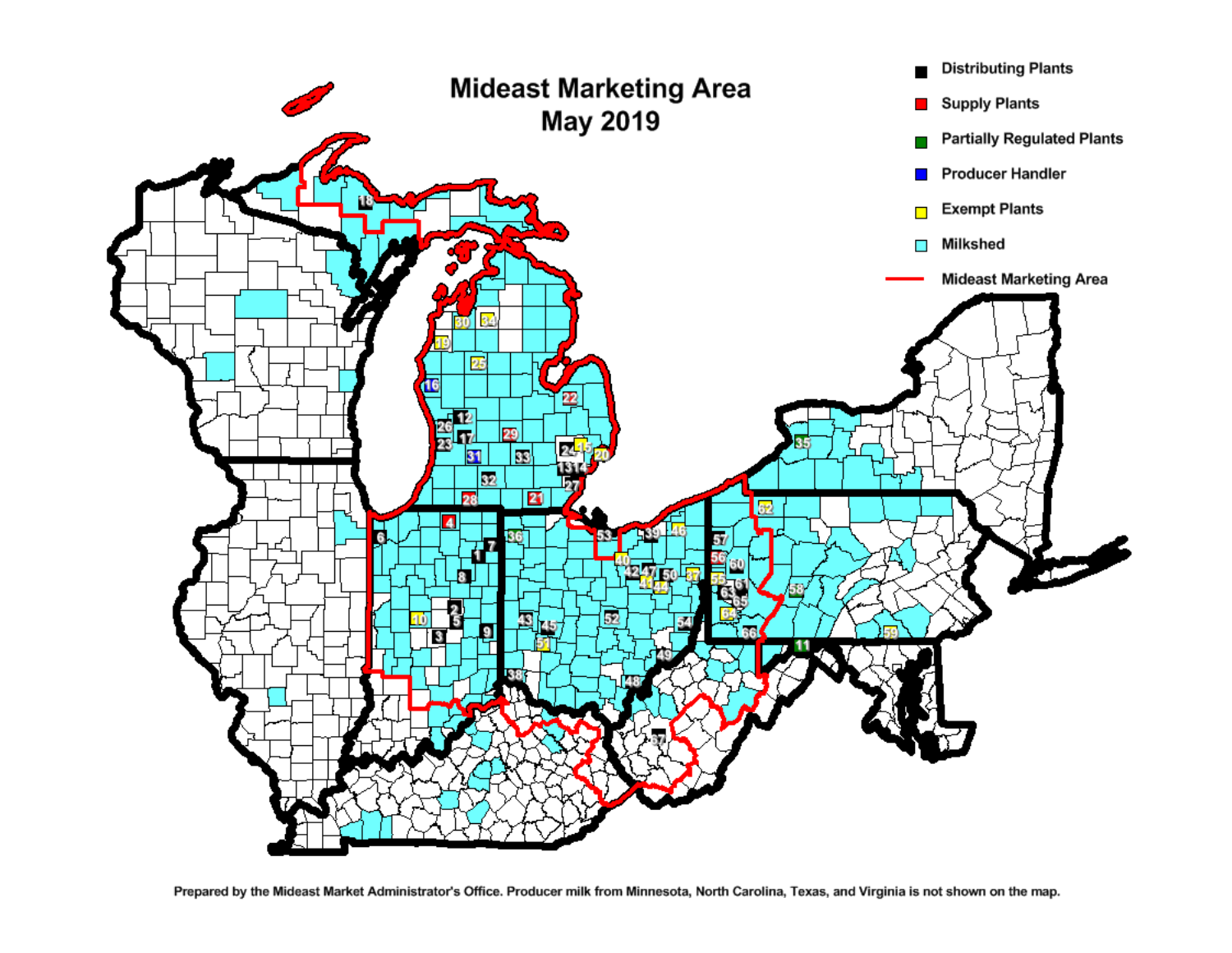## **Mideast Marketing Area Plants for May 2019**

| <b>State</b>    | <b>Plant</b>                                                 | <b>City</b>          | County                | <b>Differential</b> | <b>Plant Type</b>       |
|-----------------|--------------------------------------------------------------|----------------------|-----------------------|---------------------|-------------------------|
| Indiana         | 1. Blue Kingfisher, LLC dba Walmart                          | <b>Fort Wayne</b>    | <b>Allen</b>          | 1.80                | <b>Distributing</b>     |
|                 | 2. East Side Jersey Dairy Inc.                               | Anderson             | <b>Madison</b>        | 2.00                | <b>Distributing</b>     |
|                 | <b>3. The Kroger Company</b>                                 | Indianapolis         | <b>Marion</b>         | 2.00                | <b>Distributing</b>     |
|                 | 4. Middlebury Cheese Company, LLC                            | Middlebury           | <b>Elkhart</b>        | 1.80                | <b>Supply</b>           |
|                 | 5. Nestle USA, Inc.                                          | Anderson             | <b>Madison</b>        | 2.00                | <b>Distributing</b>     |
|                 | 6. Pleasant View Dairy Corp.                                 | <b>Highland</b>      | Lake                  | 1.80                | <b>Distributing</b>     |
|                 | 7. Prairie Farms Dairy Inc.                                  | <b>Fort Wayne</b>    | <b>Allen</b>          | 1.80                | <b>Distributing</b>     |
|                 | 8. Suiza Dairy Group, LLC dba Schenkel's All-Star Dairy, LLC | <b>Huntington</b>    | <b>Huntington</b>     | 1.80                | <b>Distributing</b>     |
|                 | 9. Smith Foods, Inc.                                         | <b>Richmond</b>      | Wayne                 | 2.00                | <b>Distributing</b>     |
|                 | <b>10.Traders Point Farm Organics</b>                        | <b>Zionsville</b>    | <b>Boone</b>          | 2.00                | <b>Exempt</b>           |
| <b>Maryland</b> | 11. Potomac Farms Dairy Inc.                                 | <b>Cumberland</b>    | <b>Allegany</b>       | 2.60                | <b>Partially Reg.</b>   |
| Michigan        | 12.Agropur, Inc.                                             | <b>Grand Rapids</b>  | Kent                  | 1.80                | <b>Distributing</b>     |
|                 | 13. Calder Brothers Dairy Inc.                               | <b>Lincoln Park</b>  | Wayne                 | 1.80                | <b>Distributing</b>     |
|                 | 14.C.F. Burger Creamery                                      | <b>Detroit</b>       | Wayne                 | 1.80                | <b>Distributing</b>     |
|                 | <b>15. Cook's Farm Dairy</b>                                 | <b>Ortonville</b>    | Oakland               | 1.80                | <b>Exempt</b>           |
|                 | <b>16. Country Dairy</b>                                     | <b>New Era</b>       | Oceana                | 1.80                | <b>Producer Handler</b> |
|                 | 17. Country Fresh- Grand Rapids Division                     | <b>Grand Rapids</b>  | Kent                  | 1.80                | <b>Distributing</b>     |
|                 | 18. Country Fresh-Jilbert Dairy Inc.                         | <b>Marquette</b>     | <b>Marquette</b>      | 1.80                | <b>Distributng</b>      |
|                 | <b>19. Cream Cup Dairy</b>                                   | <b>Kaleva</b>        | <b>Manistee</b>       | 1.80                | <b>Exempt</b>           |
|                 | <b>20. Crooked Creek Farm Dairy</b>                          | Romeo                | <b>Macomb</b>         | 1.80                | <b>Exempt</b>           |
|                 | <b>21. Dairy Farmers of America</b>                          | Adrian               | Lenawee               | 1.80                | <b>Supply</b>           |
|                 | <b>22.Dairy Farmers of America</b>                           | <b>Cass City</b>     | Tuscola               | 1.80                | <b>Supply</b>           |
|                 | 23.fairlife, LLC                                             | Coopersville         | <b>Ottawa</b>         | 1.80                | <b>Distributing</b>     |
|                 | <b>24. Guernsey Farms Dairy</b>                              | <b>Northville</b>    | Oakland               | 1.80                | <b>Distributing</b>     |
|                 | <b>25.Hilhoff Dairy</b>                                      | <b>Hersey</b>        | Osceola               | 1.80                | <b>Exempt</b>           |
|                 | 26. Meijer Distribution, Inc.                                | Holland              | <b>Ottawa</b>         | 1.80                | <b>Distributing</b>     |
|                 | 27. Michigan Dairy, LLC                                      | Livonia              | Wayne                 | 1.80                | <b>Distributing</b>     |
|                 | 28. Michigan Milk Producers Assoc.                           | <b>Constantine</b>   | <b>St. Joseph</b>     | 1.80                | <b>Supply</b>           |
|                 | 29. Michigan Milk Producers Assoc.                           | Ovid                 | <b>Clinton</b>        | 1.80                | <b>Supply</b>           |
|                 | 30. Moomers Homemade Ice Cream                               | <b>Traverse City</b> | <b>Grand Traverse</b> | 1.80                | <b>Exempt</b>           |
|                 | 31. Moo-ville Creamery                                       | <b>Nashville</b>     | <b>Barry</b>          | 1.80                | <b>Producer Handler</b> |
|                 | 32. Prairie Farms Dairy Inc.                                 | <b>Battle Creek</b>  | Calhoun               | 1.80                | <b>Distributing</b>     |
|                 | <b>33.Quality Dairy Company</b>                              | Lansing              | Ingham                | 1.80                | <b>Distributing</b>     |
|                 | <b>34. Shetler Dairy</b>                                     | <b>Kalkaska</b>      | Kalkaska              | 1.80                | <b>Exempt</b>           |
| <b>New York</b> | 35. Upstate Farms Cooperative                                | <b>Buffalo</b>       | Erie                  | 2.20                | <b>Partially Reg.</b>   |
| Ohio            | 36. Arps Dairy Inc.                                          | <b>Defiance</b>      | <b>Defiance</b>       | 1.80                | <b>Partially Reg.</b>   |
|                 | 37. Baker's Golden Dairy                                     | <b>New Waterford</b> | Columbiana            | 2.00                | <b>Exempt</b>           |
|                 | 38. Borden Dairy Company of Cincinnati, LLC                  | Cincinnati           | <b>Hamilton</b>       | 2.20                | <b>Distributing</b>     |
|                 | 39. Borden Dairy Company of Ohio, LLC                        | <b>Cleveland</b>     | Cuyahoga              | 2.00                | <b>Distributing</b>     |
|                 | <b>40. Buckeye Country Creamery</b>                          | <b>Ashland</b>       | Ashland               | 2.00                | <b>Exempt</b>           |
|                 | <b>41. Green Field Farms Dairy</b>                           | Wooster              | Wayne                 | 2.00                | <b>Exempt</b>           |
|                 | 42. Hartzler Family Dairy, Inc.                              | Wooster              | Wayne                 | 2.00                | <b>Distributing</b>     |
|                 | 43. Meijer Distribution, Inc.                                | <b>Tipp City</b>     | <b>Miami</b>          | 2.00                | <b>Distributing</b>     |
|                 | <b>44. Paint Valley Dairy</b>                                | <b>Beach City</b>    | <b>Stark</b>          | 2.00                | <b>Exempt</b>           |
|                 | 45. Reiter Dairy, LLC                                        | <b>Springfield</b>   | <b>Clark</b>          | 2.00                | <b>Distributing</b>     |
|                 | 46. Rowdy Cow Dairy                                          | <b>Burton</b>        | Geauga                | 2.00                | <b>Exempt</b>           |